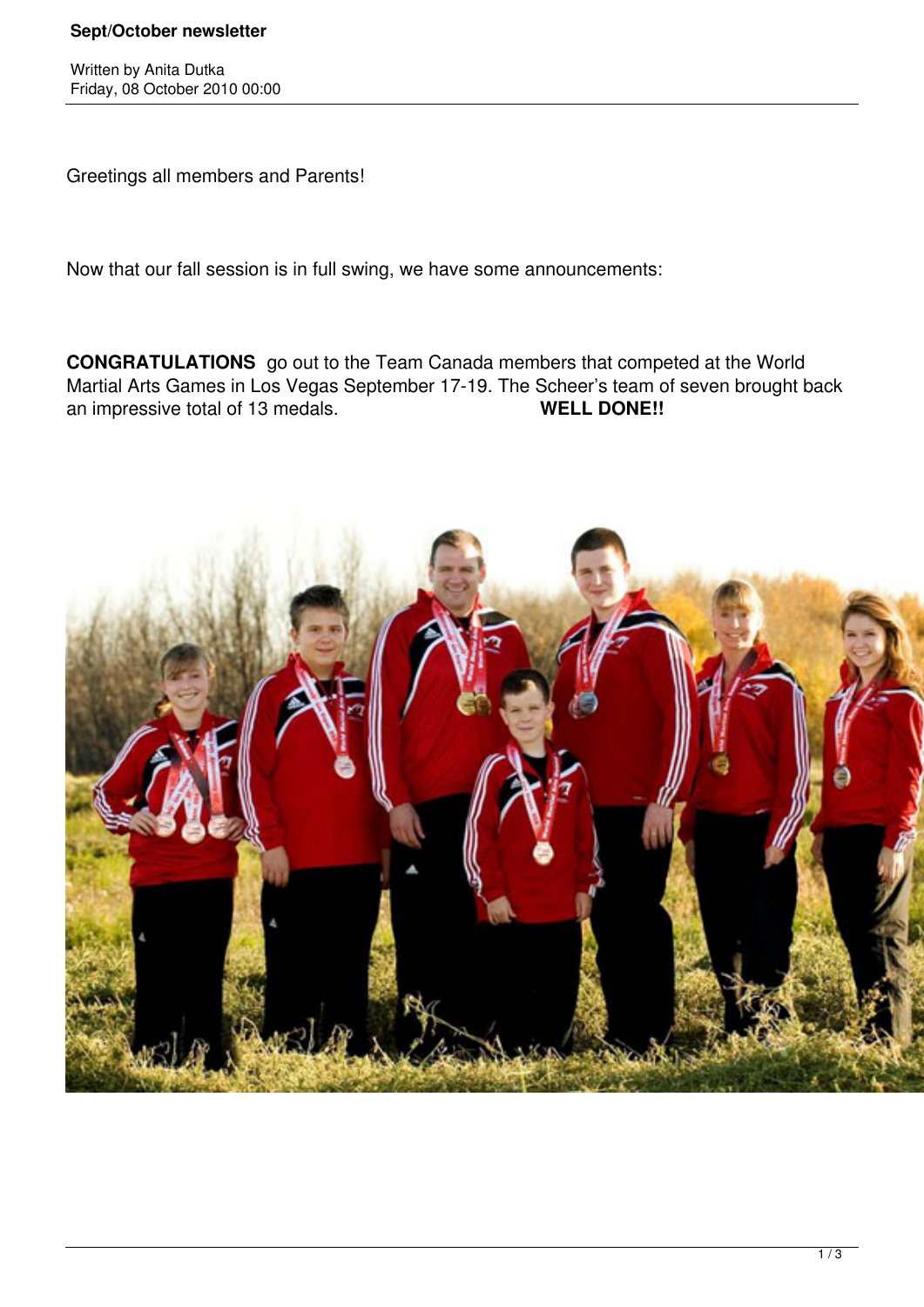## **Sept/October newsletter**

Written by Anita Dutka Friday, 08 October 2010 00:00

# **UPCOMING TOURNAMENTS**

- Prince Albert October 23 (has yth & adult kata & sparring as well as light kickboxing)
- Estevan Tae Kwon Do open October 23
- Medicine Hat November 13 (has yth & adult kata & sparring as well as light kickboxing)
- Scheer's in-house November to Remember Point Sparring and light kickboxing November

28

Please check the bulletin board for more details.

# **FACILITY CLOSURES:**

- Thanksgiving, Monday October 11
- Remembrance Day, Thursday November 11

# **REMINDERS:**

 - Next yth sparring class is set for Friday Oct 15 at 5:00 p.m. Any youth student with their sparring gear are invited to attend. This class is every 2nd Friday at 5:00.

 - All students and parents are reminded to please remove their shoes at the door and place them on the shelves.

 - If you come across any maintenance item, such as burnt-out lightbulbs or if the paper towels need to be replaced, please pass this information on to anybody that works in the office.

## **WANTED:**

 - For our upcoming Christmas party (Sunday Dec 12), it would be nice if we could put together a powerpoint presentation. Please let any SMAA board member know if you have that particular talent of putting together a slide show. We will be able to provide photos and movie clips.